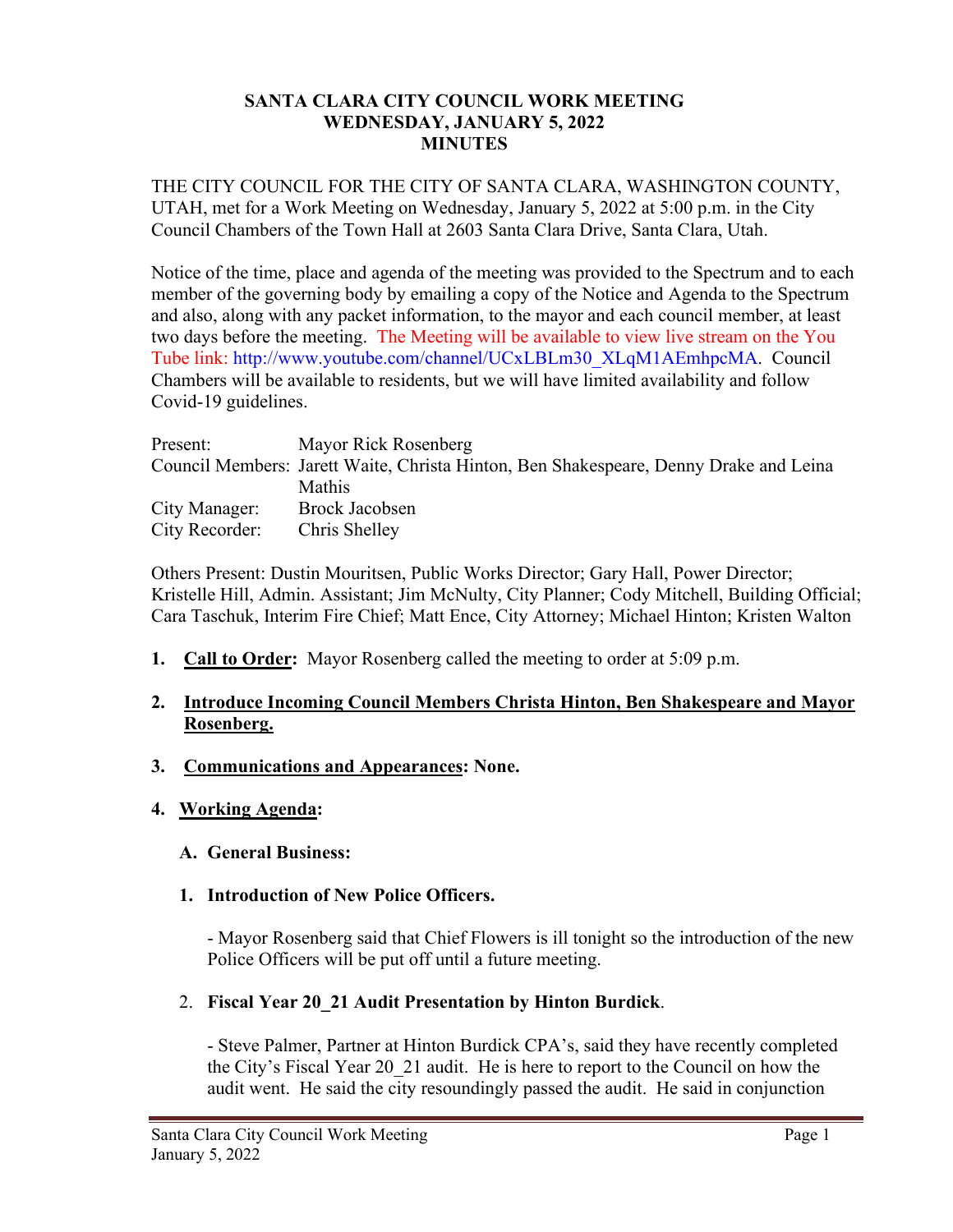with the audit there are several reports that they issue. The first report is the Independent Auditors Report. It is in this report where they communicate whether or not the city has passed. They do this by issuing an unmodified or clean opinion on the City's financial statement. He said it is their opinion as independent auditors that the City's financial statements present fairly the City's financial position and the results of operation for the year ended June 30, 2021. They are required to issue a secondary Report on the City's Internal Controls over Financial Reporting and on Compliance. He said there are several different categories of findings that can potentially be issued with this report with the most significant being material weaknesses. He said he is pleased to report that there were not any material weaknesses to be reported. He said a lesser degree finding they can issue is a significant deficiency. There were two findings that they issued. One regarding audit adjustments and the other regarding capital assets. He said if they go through their audit procedures and identify adjustments that need to be made to the City's financial records in order for them to be presented in conformity with the accounting standards, the auditing standards, that is considered to be a significant deficiency. He said he has very few clients that do not receive this finding simply because there is so much financial information, and the standards are so complex it is really rare that we go through an audit and not find anything that needs to be adjusted. He said they do choose to bring this to Council's attention but at the same time it is not anything that is terribly unexpected. He said the third report they issue is on the City's Compliance with State Legal Matters as they pertain to finances. They issued an unmodified or clean opinion there as well. He said there was one instance of non-compliance that is included with the findings and recommendations in that the General Fund exceeded their budget at expenditures by about \$1,458,728. That is due entirely to the city having refunded \$2 million of debt during Fiscal Year 21. He stated that when an old debt is paid off even though a new debt is brought in and refinanced it for better terms, they still have to report that principal payment to retire the old debt as an expenditure and that wasn't budgeted for and that is what caused that finding. He said the total net position or equity of the city was about \$41,900,517 as of June 30, 2021. He said over time looking at the trend of these numbers it is a good indication as to whether or not the City's financial health is improving or deteriorating so for the year ended June 30, 2021, the net position increased by \$2,728,413. That is comprised of the governmental activities, meaning the General Fund, grants, capital projects etc. which increased by \$974,188. The net position of business-type activities such as water, sewer, electricity, etc. increased by \$1,754,225. He showed graphs to the Council of where the city is currently to where it has been over the past few years. Over time the funds' assets and equity have been very stable and been increasing at a very healthy margin. He said there was a blip in assets in 2019 which was kind of an anomaly. The City issued debt in 2019 and cash went way up but it wasn't spent until FY20. He said the overall the trend is very positive for the General Fund. He said in the Water Fund there is a good margin between the operating revenues and the operating expenses. We want to see a margin there so those funds are able to accumulate the resources they need for future improvement. He talked about the cash trend for the Water Fund. Cash decreased because the water fund had a significant amount of capital outlay during FY21. A lot of money was spent on capital assets and those items are not immediately expended and put on the balance sheet as an asset and then depreciated over their estimated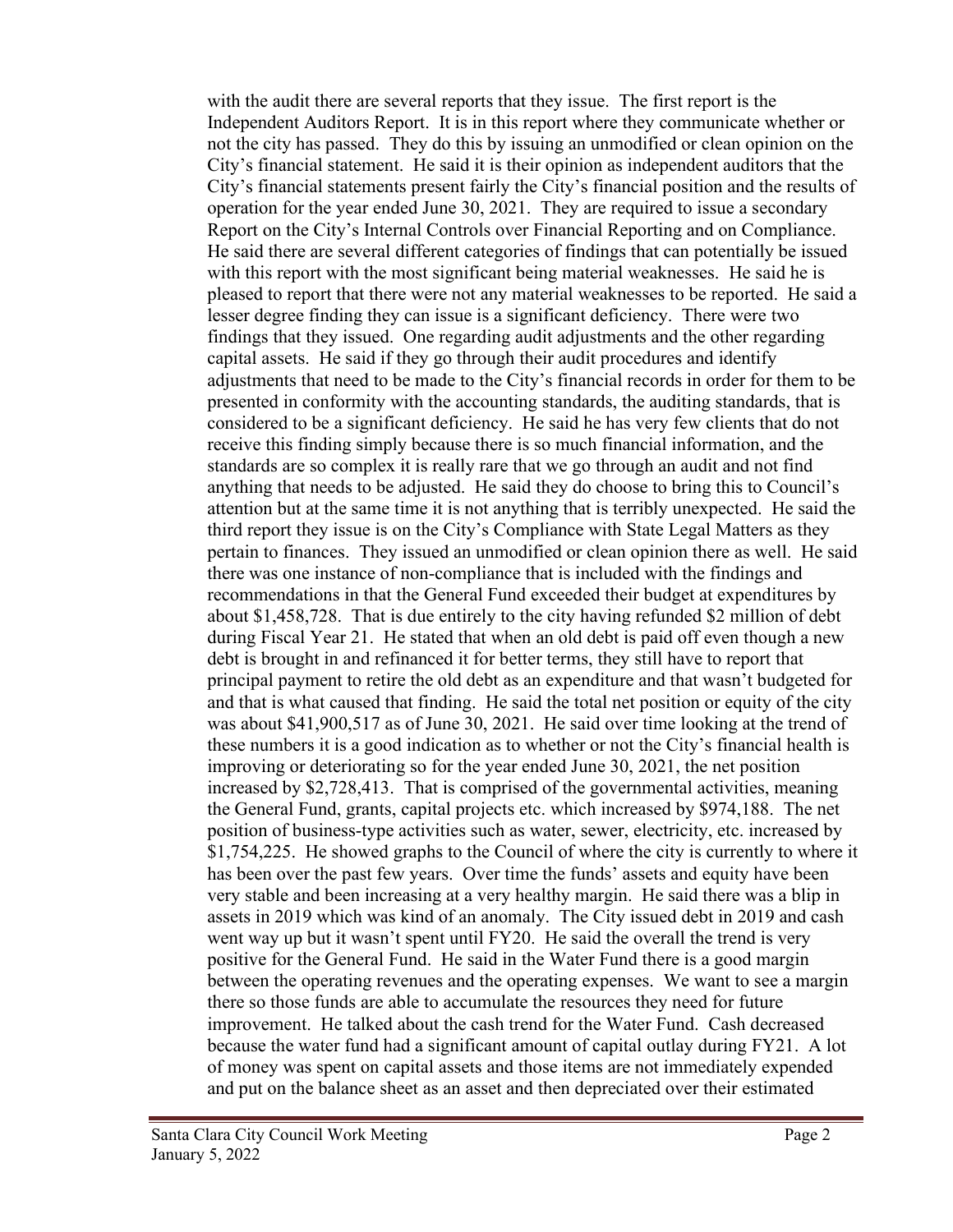useful life, so the expense is recognized over the years, but those assets provide service for the city. Next, he talked about the Sewer Fund. There is a good margin there between revenues and expenses. There was a peak in 2020. That was when the City received a pretty significant contribution from a developer in the sewer fund and that caused the revenues to jump up a little bit more than expected. He showed a graph of the cash trend for the sewer fund. He next talked about the Electric Fund Operating Revenues and Operating Expenses. They both increased by a pretty good margin. Revenues were up by about \$700,000 and expenses were up as well mainly due to increased costs of power. He showed a graph for the cash trend of the Electric Fund. The last graph he talked about was for the Storm Water Fund. There was a spike in 2019 which was a result of the grant revenues the city received from FEMA from the landslide. He said there is a slimmer but still acceptable margin between operating revenues and operating expenditures. The fund is operating with net income. He also showed a graph of the cash trend for the Storm Water Fund. He thanked the city for allowing them to provide these services and for the Staff's help.

#### **3. Power Cost Adjustment (PCA) discussion.**

- Gary Hall, Power Director, reminded Council that we have had this discussion a couple of other times. He said Mike Johnson from Utility Financial Solutions, is one the line tonight. They met Monday with Christa Hinton, so she is up to speed on this. He said the power cost adjustment is a tool we can use to recoup some of the cost of the fluctuating power market. Last year the market was really high, and we lost quite a bit of money that we cannot recover. We can try to recover it if Council wants, and it depends on how we want to implement this PCA if we decide to go this route. He showed Council the UAMPS report he got in December. It shows the spike in 2000 and 2001. They are predicting this again in July 2022 and could be even worse than that previous spike. He showed a chart of the forward market prices which shows what prices are predicted to be this year. He said that high-load hours are 8 a.m. to 11 p.m. Mondays through Saturdays so averages during these hours are in the \$260 range. They are normally around \$50 so prices are looking very high for next summer. - Mayor Rosenberg asked about the spike they are projecting this summer. Is it just because of less generation out there? Why do they think it is going to exceed what happened in 2000 and 2001?

- Gary Hall said UAMPS said it is because of the market price and fuel prices and everything else going on.

- Denny Drake asked if there are more plants going offline.

- Gary Hall said San Juan will be going offline in June and Enchant was going to pick right up but it was held up. They were going to take over that plant and do a carboncapture technology there to keep that plant running and there is a hold-up right now. - Mayor Rosenberg talked about the water levels in Lake Mead and Lake Powell and

how that will affect the market.

- Leina Mathis asked if any adjustments were done to the two generators that we are going to have coming on. Has Gary looked at those numbers, because we are going to have additional opportunities to do our own power, to see how much more we can produce to reduce the amount we will have to purchase?

- Gary Hall said we will have almost 9 megawatts that we can generate and that will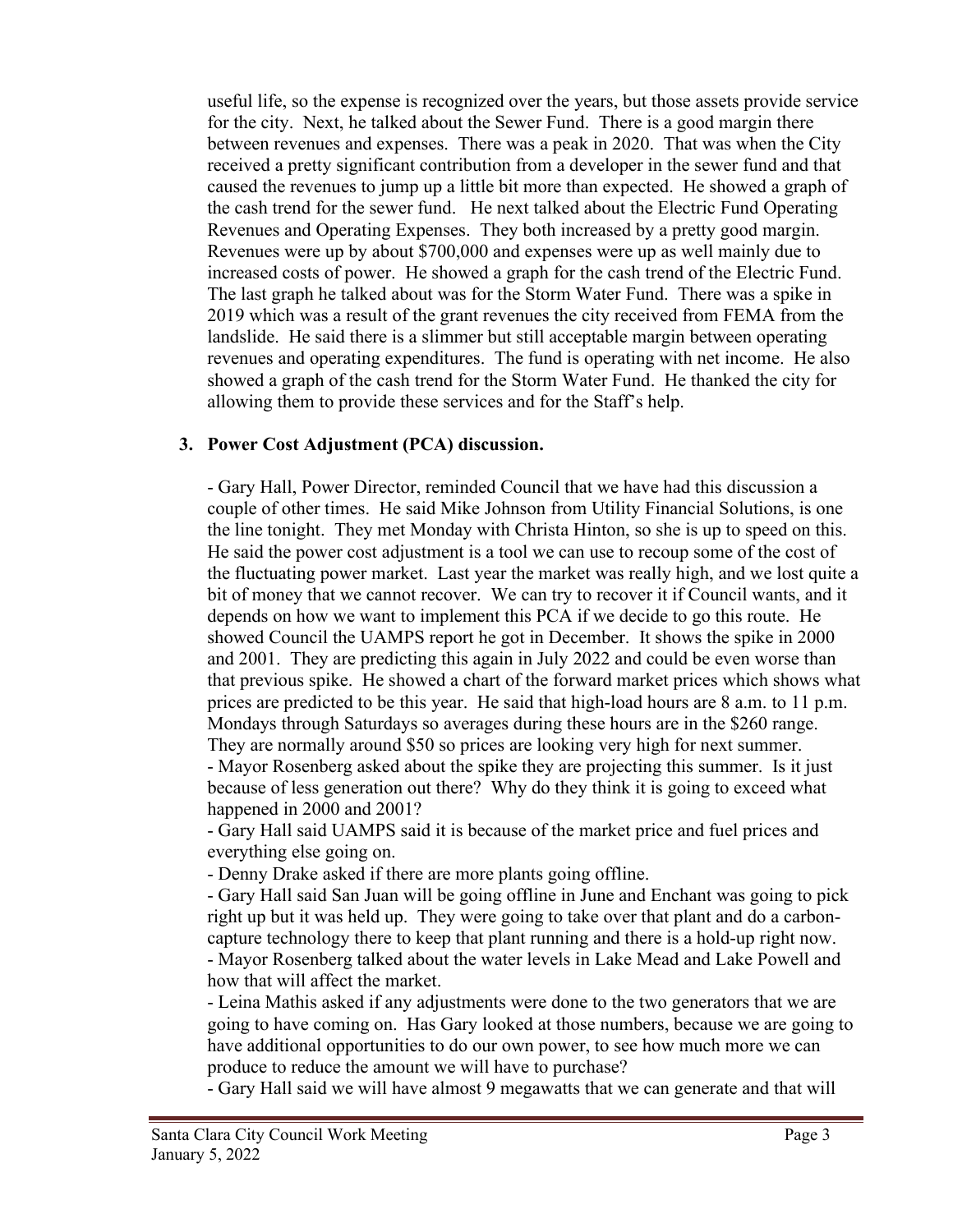help us this summer. They will be run as much as they can depending on fuel prices. Gas prices are at an all-time high right now too. Fuel prices are at around \$5.30 a dekatherm right now. He said he and Kristelle Hill will be working together to figure out how efficient we can run the generators.

- Brock Jacobsen, City Manager, said we will be 5 megawatts (MW) less in the market with those additional MW. That will be a savings. He said depending on the strike prices of running those generators we might be able to sell some power back into the market.

- Gary Hall said our run hours are normally about 11 a.m. to 8 p.m. so we may increase that to sell that excess if we can.

- Mike Johnson, UFS, went through the slides of the PCA for a review for Council members. He said this is introducing a mechanism to recover all the costs from the power supply. If the power supply goes up, you want to capture that from customers. If it goes down, we want to give it back to the customers. It stops the utility from being a risk and shares the risk with the customers and considering the volatility of the market at the moment it is a good time to be intruding such a mechanism. He said most utilities already have this type of mechanism. He talked about the mechanism they have set up for the city. If the power supply goes up, we would recover those additional costs that are incurred for 6 months, each month for  $1/6<sup>th</sup>$  of it. The same would be for giving it back. If we did this on a one-month basis it would create huge bills and huge credit. He talked about how the PCA is calculated. He said we look at the difference between the rolling average and the base is the PCA for that month. If power costs were less than the base, customers will receive a bill credit. If power costs were higher than the base, customers will have a bill charge for the unrecovered power costs. Due to timing of Power Supply Invoices, the PCA implemented may be based on lagged invoices – for example, October's PCA is based off Feb – Jul invoices. He said that for every kilowatt hour the city is selling at the moment we are under collecting 2.28 cents.

- Gary Hall said we have gone over the rate design and that has been approved for the 2.5 cent increase.

- Mayor Rosenberg said the next item that is going to come before Council would be the approval of the power cost adjustment (PCA), implementing that.

- Brock Jacobsen said it would need a public hearing so we would set that public hearing for Jan. 26. He said the intent tonight was to get the Council's feelings on moving forward with bringing the PCA back for a public hearing. He said if Council is comfortable with that, we will put this on next week's agenda to set a public hearing. If there is some concern and more discussion that needs to happen, we can move on that path too.

- Jarett Waite asked how this would actually affect customers' bills. When prices go up and we are billed from UAMPS the customer will get charged a little bit more in January through March and then less April through August.

- Gary Hall said that is correct. It is a rolling six-month average so it will take a while for that to catch up so the summer months when the prices are high the customer won't see that on their bill until September through November.

- Jarett Waite said that 2.5 cents is a really big jump.

- Mike Johnson explained how the costs went up so much during the summer. The summer costs are going to start hitting and they were substantially higher in 2021.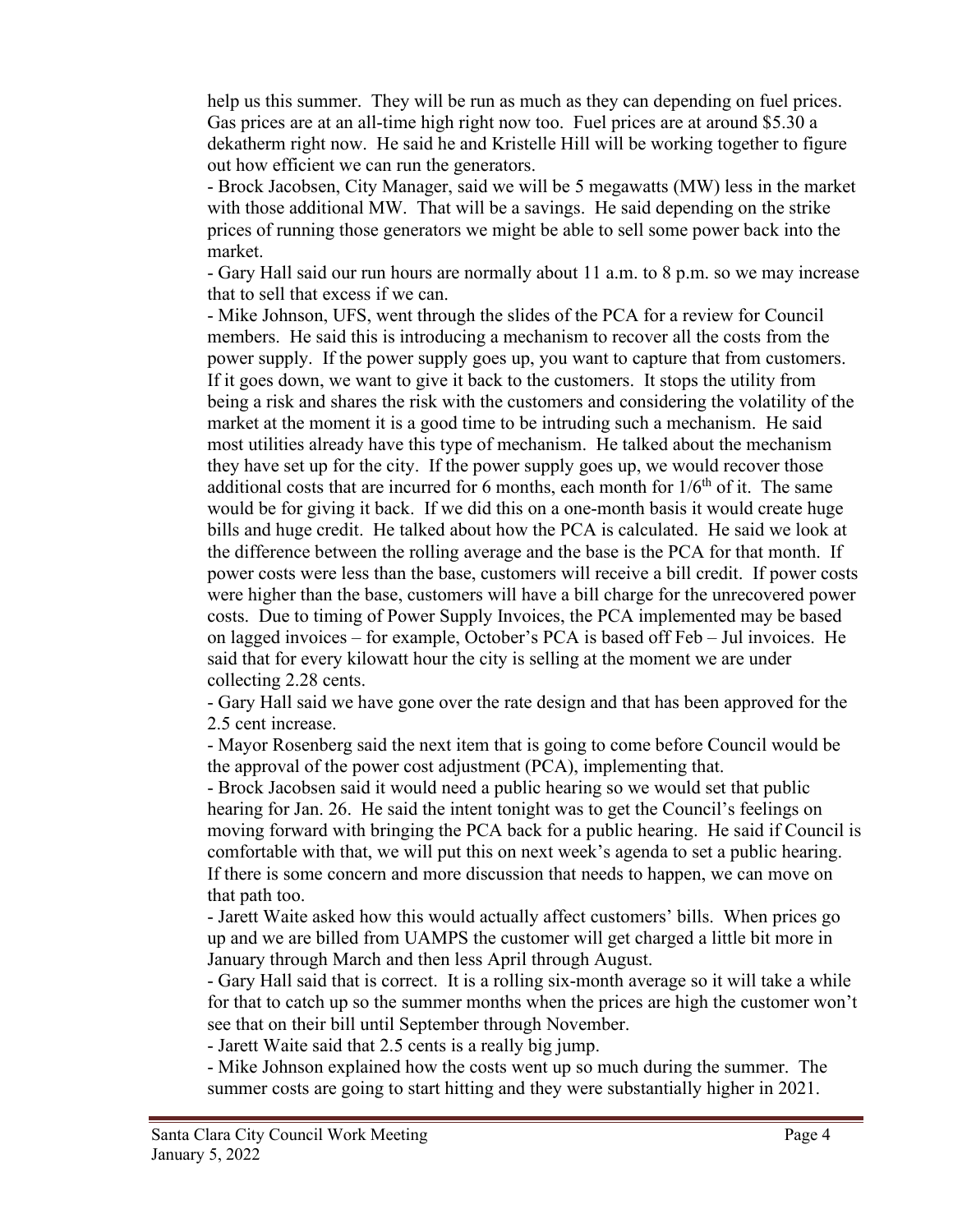They may come down a little bit depending on what is happening now. The winter months will start bringing it down.

- Jarett Waite said he is concerned to have big jumps in someone's power bill because of a crazy summer and if someone is on a fixed income and they don't expect that big of a bill it could be hard. He suggested that we just average it out a little bit better, so it is just a little bit every month.

- Mike Johnson said it will only be a little bit every month.

- Gary Hall said that doing a six-month rolling average is what evens out that line. If we were doing it month to month during July and August, the customers' bills would just skyrocket. Doing it with that six-month average it flattens that curve so there isn't a big jump.

- Jarett Waite said his struggle is we are already known as having high power in Santa Clara and we are adding almost 25% to the cost with this PCA so that is a pretty big increase.

- Brock Jacobsen said that one of the reasons we looked at this PCA is over the years as we have adjusted the rates and we have tried to get to a point to where we have enough reserves and renewal and replacement going forward so if we don't have these and we need a piece of equipment we have to go and bond which brings up the costs. This is an avenue that there is an increased cost to the residents based on that average but there are some months up and some months down but hopefully in the long run there is a benefit, and we reduce our need to go into the market of bonding and increased bond costs. He said that we believe with the purchase of two new generators this will flatten out and will hopefully keep this need lower because we won't be buying as much power.

- Denny Drake said this is not just happening to Santa Clara. This is across the board with UAMPS membership and even to those who are not members are going to see huge increases in power. As they close the power grids with the fossil fuels and the hydroelectric shutting down that will mean major increases to any municipality or anyone who has their own power system throughout the Nation. This is something we need to try and minimize as much as we can but need to understand that unless we could get that power plant online in Idaho quicker, we are at the mercy of those producing the power and the rates that they charge.

- Mayor Rosenberg asked if there is any fear that we need to double up all our reserves this summer with that spike.

- Brock Jacobsen said he wouldn't say fear. With the two new generators and we are taking 5 megawatts not from the market that that is mitigating some of that fear and exposure. We have mitigated some of the risk.

- Denny Drake asked why we are looking at this spike in a regular market.

- Mike Johnson said it is a combination of the capacity and availability of the market. Also, the price of energy is going up. You can see that at the gas pump. He said he doesn't know the UAMPS market well enough to know what is driving it. He said prices have risen substantially throughout the country because of the fuel issue.

- Mayor Rosenberg said the PCA is just another tool the city can use to protect the reserves.

- Mike Johnson said the PCA is there to catch these spikes and overall to provide stability for the utility and stability for the customers.

- Ben Shakespeare said we are responsible in buying and assuring that we get the best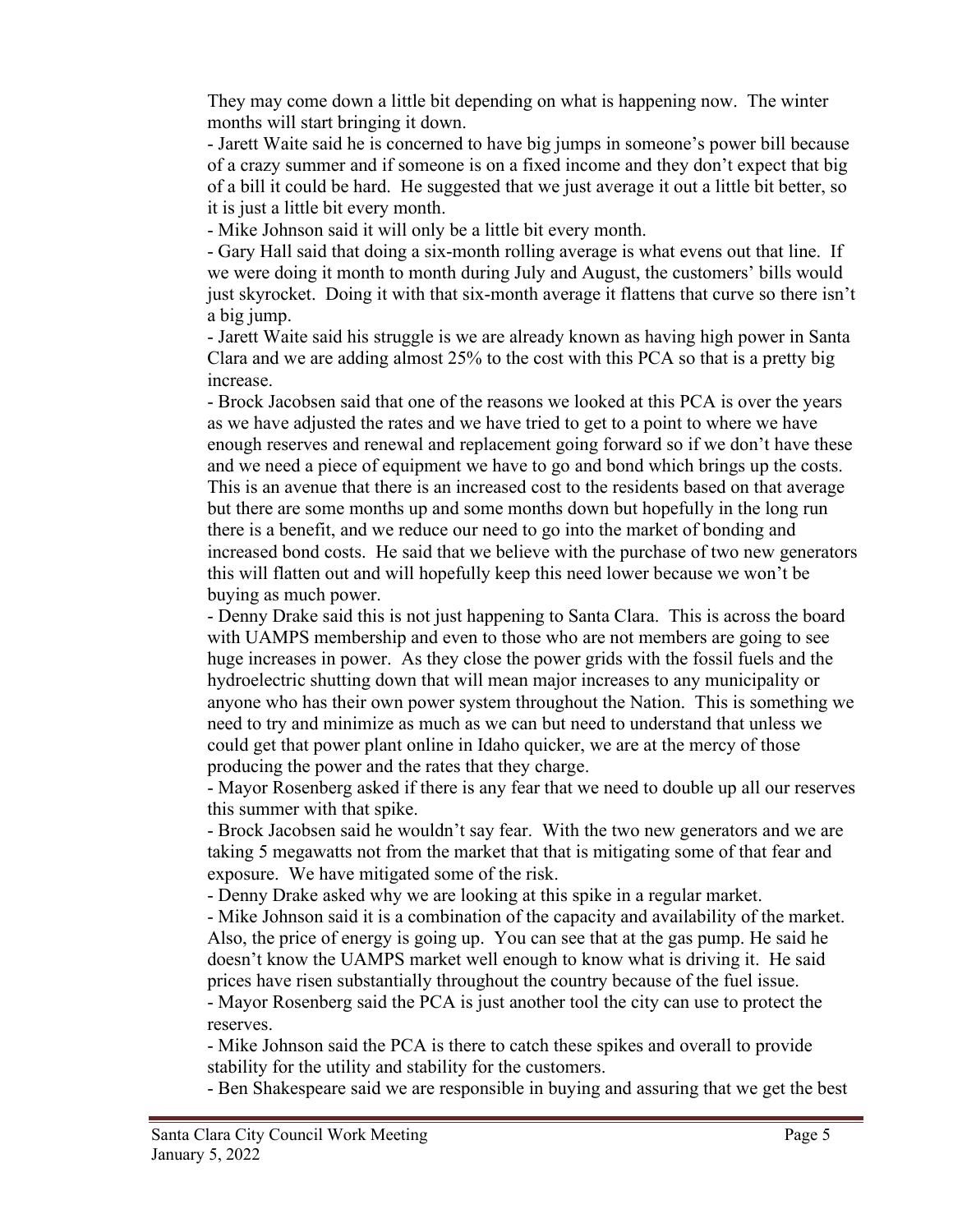possible price, and it feels, from a consumer-side, like our electricity is banking on someone controlling what we pay and what our cost is on that. He said the Power Department does a really good job on that and so does UAMPS. We have just spent \$5 million on generation and have just done a 2.5 cent increase that is going to happen for the next 3 years. He said the people this hurts most of those who can't afford it such as those on fixed incomes. He said he knows why we need this and why it is there, but it makes him cringe. He said the rates aren't matching what the numbers are and there is some confusion.

- Jarett Waite asked Mike Johnson to explain the sample residential rate where it shows the month PCA as being \$28.53. Is that really how much we are adding on to everyone's bills? He asked if the chart could be updated to reflect the 2021 numbers before it comes back to Council.

- Denny Drake said that the rates are averaged over a six-month period so there are times when that rate increases. You can't look at that chart and take one month and say we are seeing a huge increase because it is going to be averaged over a six-month period with part of it less than that rate and part of it more than that rate.

- Leina Mathis said that the January 2021 PCA forecast on pg. 16 is significantly higher than what is in that table. She said she thinks our residents are going to see significant increases in their bills. She said she understands the need to offset our costs, but she is not thrilled about doing it this way.

- Gary Hall said we have just over 3,000 customers.

- Ben Shakespeare said we were over \$600,000 short this year.

- Gary Hall said it was closer to \$700,000 by the end of the year.

- Ben Shakespeare said that with this we would still be about \$650,000 short.

- Brock Jacobsen said that bringing it back with 2021 numbers will show another picture.

- Gary Hall said he can have USF update this with the 2021 numbers. It is going to be high because that is the market.

- Mayor Rosenberg said we want to be able to present the real numbers to the residents. He suggested bringing this back next week for discussion. He asked Gary to simplify the presentation and then we will set the public hearing, if Council is comfortable with it, after that.

- Gary Hall said the hardest thing with living in Southern Utah is our load swing in the summer. We go from 8 or 9 megawatts in the winter to 20 megawatts in the summer so to try and purchase power and not belong in the winter for 4 or 5 months and then have enough for the summer is hard to deal with. These generators are the biggest thing to help with that.

- Ben Shakespeare said we are doing everything we can, and we just need to continue to do it. Let's do all we can to try and avoid that spike.

- Denny Drake said that \$28.53 is closer to what the monthly increase will be and all we want to do is be able to present to the public what we think the increase is going to be. It is what it is and there is nothing we can do. It is important that the number is accurate of what we need to disclose.

- Brock Jacobsen said we need to get the numbers done by next week so we can have a discussion with the real numbers and if Council is comfortable, we will have it on the agenda to set the public hearing for Jan. 26. He told Gary to have Mike and Mark work on updating those numbers to the 2021 numbers.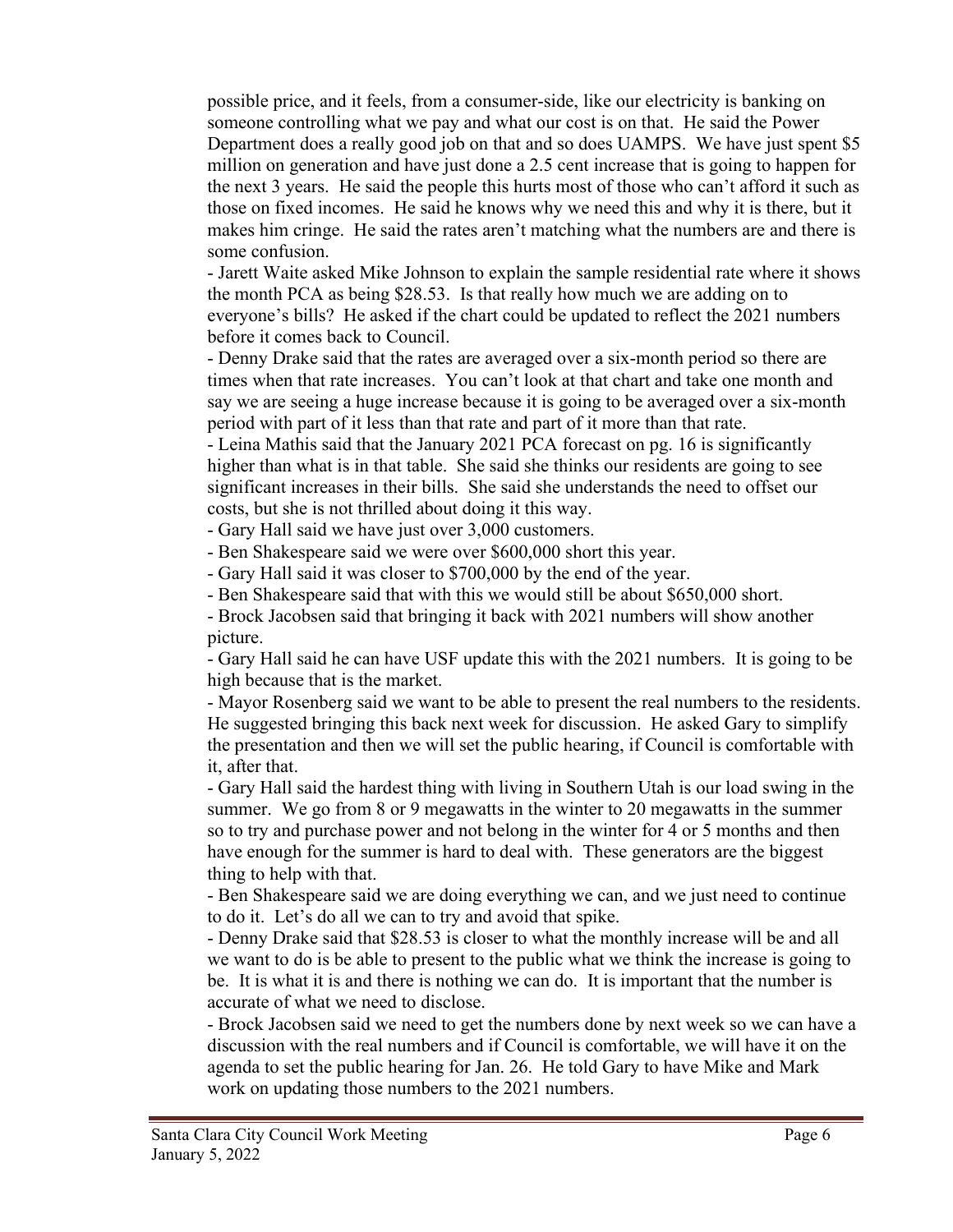#### 4. **Budget Calendar discussion**.

- Brock Jacobsen said this item concerns the Budget Retreat. He said we are looking at some time in February. The calendar is set on the dates of bringing back for public hearings and adoption of a tentative budget and the final budget. He asked Council when they would like to have the Budget Retreat.

- Mayor Rosenberg explained that typically the Council, Mayor and Staff meet starting at 11 a.m. and go as long as it takes.

- Ben Shakespeare suggested Feb. 16, the Wednesday that a Regular Council Meeting is not scheduled.

- Brock Jacobsen said that date would work. We will start at 11 a.m. or 11:30 a.m. and there will be lunch and discussions. We will go as long as needed but typically not after 5 p.m.

- Mayor Rosenberg said over the next month this is also Council's time to think about your wish list as well. We will meet with the Staff and try and mesh those two wish lists together into a budget.

- Brock Jacobsen said if Council wants something on there to email so we can address it with Staff.

## **5. Discussion of Concept Plan for the Silverado Project.**

- Mayor Rosenberg said this discussion is in preparation for the zone change application.

- Jim McNulty, City Planner, said this discussion is about the Silverado Project. The applicants Joe Smith and David Hunter requested a Work Meeting discussion with the Council. He said that the applicant submitted some newer drawings late this afternoon. He said this project is directly east of the Harmon's Center and just north of Pioneer Parkway. There are four different levels of development. The Concept Plan includes four different development areas. The red area proposes typical commercial uses (convenience store, strip retail, restaurant with drive-thru) which would have frontage on Pioneer Parkway. The yellow area includes a 96-unit apartment project which would have four buildings, 3 stories high with 8 units in each building. The blue area includes a proposal for 28-man caves/residential units (1-bedroom or studio) which would be approximately 2,400 sq ft. They would be accessed with a public street. They would have a bedroom, a kitchen and a bathroom. This is a popular product. The green area is to include a pickle ball sports complex. This would include 23 indoor courts, 10 outdoor courts, a sports bar type restaurant including games and entertainment. This would be a destination location for pickle ball and tournaments. This would be quite unique to our area. A rezoning will be required to allow for a Mixed-Use Development as proposed by the applicants. The property is currently zoned Planned Development Residential (PDR) and would need to be rezoned to Planned Development Commercial (PDC). If the property is rezoned to PDC, a conditional use is required for the proposed mixed-use development which is generally done at site plan review. The property will need to be subdivided into four separate lots. The yellow area includes a 96-unit apartment project. City Ordinance, Section 17.68.050C, states the following: "An apartment project is limited to thirty (30) dwelling units per project unless the proposed project is a senior housing project with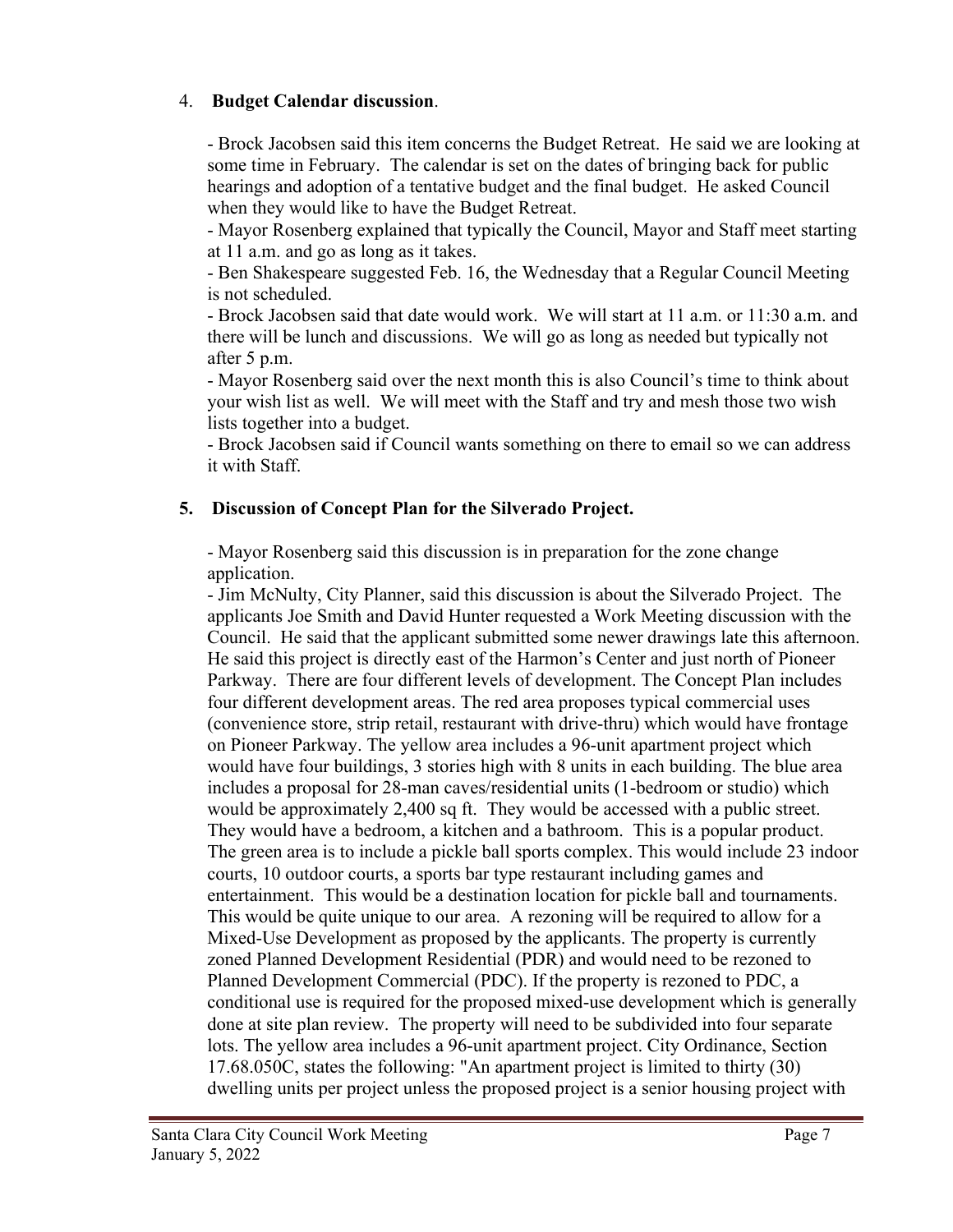half or more of the units designated for single occupancy, or is an affordable housing project meeting the criteria of federal tax credits, or similar state or local affordable housing criteria and is approved for such credits prior to beginning construction." He said there are some guidelines and other materials we can discuss on this. He said we are suggesting in talking to City Legal Counsel and Staff that a development agreement be done for this project if they proceed because it is complex and pretty large scale, so they put a development agreement in place that addresses each of the four components of the project. He said we can talk about potentially affordable housing for the site and what may necessarily be required to get the project or allow it to proceed. - Dave Hunter, Owner of Silverado Development, said they have done projects all over the western United States. He said they have partner shipped with Method and are master planning something that is going to be really unique, and they are very excited about it. He said it checks a lot of the boxes for the city as far as tax revenue goes and as far as meeting housing needs and bringing some activity into the Harmon's retail center. He said the C-store would be on the west side of the street on the corner and a couple of sit-down and drive-thru restaurants and already have preliminary commitments from a couple of restaurants to come in. He said one of the things that is going to be unique to the State of Utah is the pickle ball center. He said they hope this is going to be a national and multi-state draw to bring in tournaments and have activities. He said their hurdle right now is the City ordinance that says the per project there is only 30 apartment units allowed. He said in the landscape of Santa Clara they are really strongly hoping and pushing for this 96-units because they think the demand and need is massive in this area. They have redone this whole site plan thinking that if they can get those 96 units in, they can do the rest of this project. He said that if Council goes through the slides, they will see it looks world-class. They have gone through several architects and partnered with Method. He said they have the whole plan 3-D rendered in flyover. It gives a bird's eye view of what this project looks like. - Joe Smith, Founder of Methods Studio, showed pictures of the sports complex and the rest of the site. Some of the amenities they added were a splash pad, a water fountain and a small stage. He said they put great thought in how they could make this feel appropriate to the area but also fresh and inviting to the families of the community there. He said the architecture has continuity in terms of their aesthetic, but they do have their individual identities as well and something they feel will really highlight the whole project as a whole. He talked about the benefits of indoor pickle ball courts so this could continue to serve everyone year-round. He said with the popularity of pickle ball in this region the 23 courts would be a real tremendous draw for everyone. He said that adding the food component to that and the stage and the outdoor courts as well it will be an incredible destination place for families. He said they hope the community comes and uses these facilities because they are built for the community. He stated that the proposed square footage of the pickle ball facility is about 53,500 sq ft.

- Leina Mathis asked if there has been concern with the road on the back side adjacent to the wash coming in at the turn on Pioneer.

- Jim McNulty said he would recommend curb and gutter for a barrier.

- Ben Shakespeare said they are showing an access off of Pioneer Parkway.

- Joe Smith said that is the double-sided parking for the pickle ball and is not actually a roadway.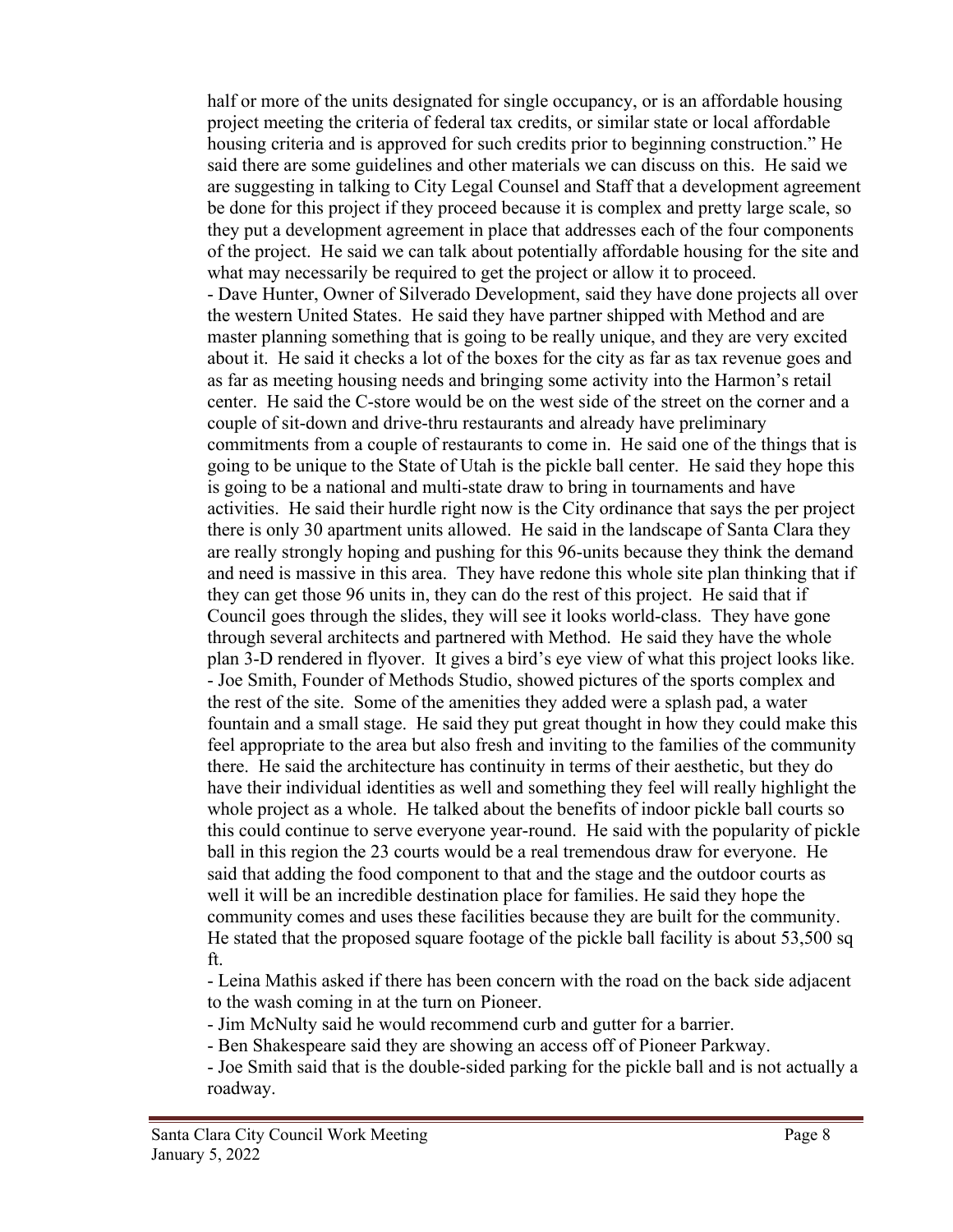- Mayor Rosenberg said it accesses off of Red Mountain, but it does have an access off of Pioneer Parkway just west of the existing culvert on the outside of the curve. They will have to look at that. Pioneer Parkway isn't full width yet so there is room to develop additional turning lanes and probably a deceleration lane coming across there. It may require some improvements to the existing crossing as part of that. They will probably have to have their traffic engineer look at this as they go forward in the process and what is going to have to happen to make that T-intersection there viable to facilitate access and make safe access and egress.

- Joe Smith said right now the semantics of the project have not been worked through. Right now, this is the site layout. When we get into the actual civil standpoint that will all get discovered.

- Mayor Rosenberg said he thinks it is going to have decent site distance it is just going to be the lane configuration and the decelerations. There is room to make it work there.

- Ben Shakespeare said it would be nice to improve that bend there anyway.

- Mayor Rosenberg said they would have to improve their entire frontage along Pioneer Parkway and also the extension of Red Mountain as part of the project so the opportunity to get those roadways improved would be great. Pioneer allows for a center turn lane and could allow for a right-hand turn lane as well if the warrants are there. It may be there on the outside of that bend. He said we can look at this as we get into the next steps in the process.

- Dave Hunter said they are really proud of the concept that they have put together. It is unique and we haven't seen a ton of this type of architecture. He said that even the gas station is unique.

- Jarett Waite said one request as we are looking at this is to keep in mind that there are residents on the other side of the street of that area and to try and limit lighting as much as possible. He said he realizes that they have to have signage but he would like them to work on that so there isn't a lot of lighting in those backyards.

- Joe Smith said that is something they will work on to make sure it is something the neighbors aren't going to be upset about. The building heights on the frontage are not super tall buildings and from the street side you won't be able to see the apartments because they are sitting down in that swell.

- Mayor Rosenberg asked the apartment buildings are 3-story with maximum height of 35 ft.

- Dave Hunter said that was correct.

- Ben Shakespeare asked if the apartment residents would be able pickle ball facilities.

- Dave Hunter said that is something they want to have happen. For them that will be a marketing sell.

- Jim McNulty asked if that would be an added cost. Would they have to pay to be members to use the facility?

- Dave Hunter said right now they are thinking not.

- Mayor Rosenberg talked about the 30-unit limitation and asked if they were going to go with any type of senior or affordable concept or are they asking the Council to change the ordinance.

- Joe Smith said they want to change the ordinance to a development agreement.

- Matt Ence, City Attorney, said he already had this discussion with their attorney and already discussed that ordinance can't be changed with the development agreement. It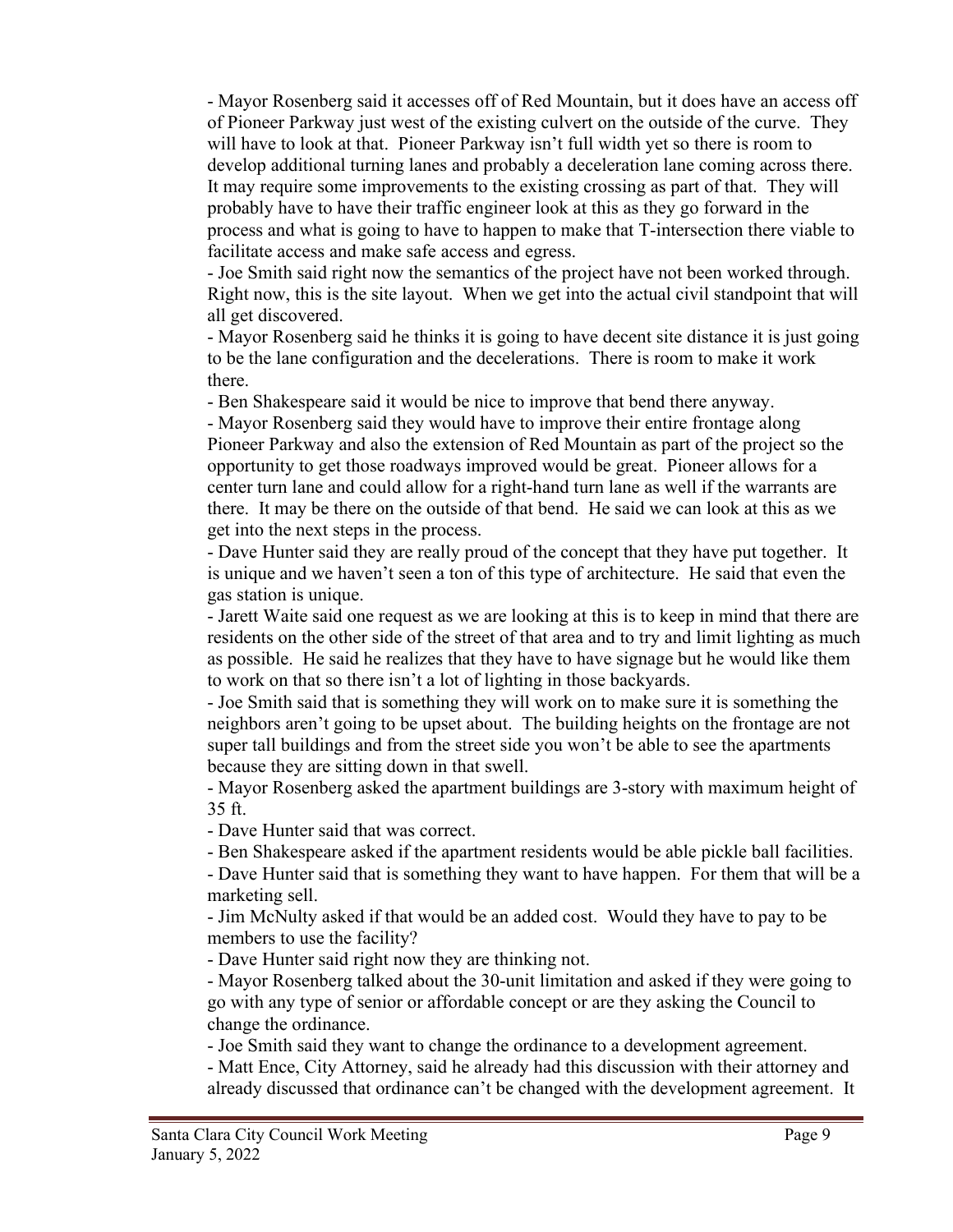would require an act of the City Council to modify it.

- Dave Hunter said they would want to change it so they could do this. He said they have talked about separating these buildings and separate tax ID them and they would be individual projects. He said they really just want to go through the front door on this and put together a very reasonable argument that this is appropriate for the site, and it is actually a benefit to the city. He said there will be no nightly rentals and they would like to have year contracts on these. There is a massive shortage of housing in this area and having market-rate housing is becoming more and more scarce. He said this is an appropriate location.

- Jim McNulty said the site design and the way they thought things out is great and unique for the project, but we can't say that because the project has been designed great therefore, we are okay to waive a requirement. It is in our ordinance right now and is required. There are two options here. There is a code amendment that could be considered by the Planning Commission and City Council that would change the code for the apartment use in the PD zone. He doesn't know if it could be drilled down to a PDC because this is a mixed use rather than a PDR. The other option is in looking at the code requirements or Federal and State requirements for low-income housing tax credit it talks about percentages. There are three sets of criteria and the first one could be something considered: "at least 20% of the project's units are occupied by tenants with an income of 50% or less of area median income adjusted for family size (AMI). If they were to do that and get Utah Housing tax credits that would be 19 units. They are proposing 96 apartment units and they would be required to do a minimum of 19 of the units at 50% of AMI working with the State Housing and getting the tax credits for a minimum of 15 years that they have to be willing to abide by those requirements.

- Denny Drake asked how many acres we are talking about for these apartments.

- Dave Hunter said it is approximately 5 acres.

- Denny Drake said they are talking about an increase from 12 to 20 units per acre and our project requirement is one single project can only have 30 units.

- Leina Mathis said that is right. She said that falls under our PDR density requirement so where this is going to be a PDC is it not applicable because that is specifically in our PDR zone.

- Matt Ence said he thinks it is in the General PD requirements. It is not specific between PDR or PDC.

- Leina Mathis said the heading for the section says "PDR zone density bonus criteria" 17.68.50.

- Matt Ence said carrying that thought through what Leina is suggesting by doing the apartment complex in a PDC zone they would be released from those restrictions. - Leina Mathis if it is in a PDC mixed use where it is conditionally permitted does it

exclude this in this particular instance.

- Jim McNulty said he reviewed it and didn't read it that way. The PD zone is for PDR, PDC, PDO and PDI and these requirements are for all of those zoning districts. - Matt Ence said we need to take a look at it. He said he agrees with Jim that the way he read it, it would still apply.

- Jim McNulty said the other question that Councilman Drake brought up is in the PDR or PDC zone the maximum density is 8 units per acre and then we can apply a density bonus of 4 additional units per acre so the maximum is 12 units per acre for a multifamily project and we haven't exceeded that anywhere so they would have to use more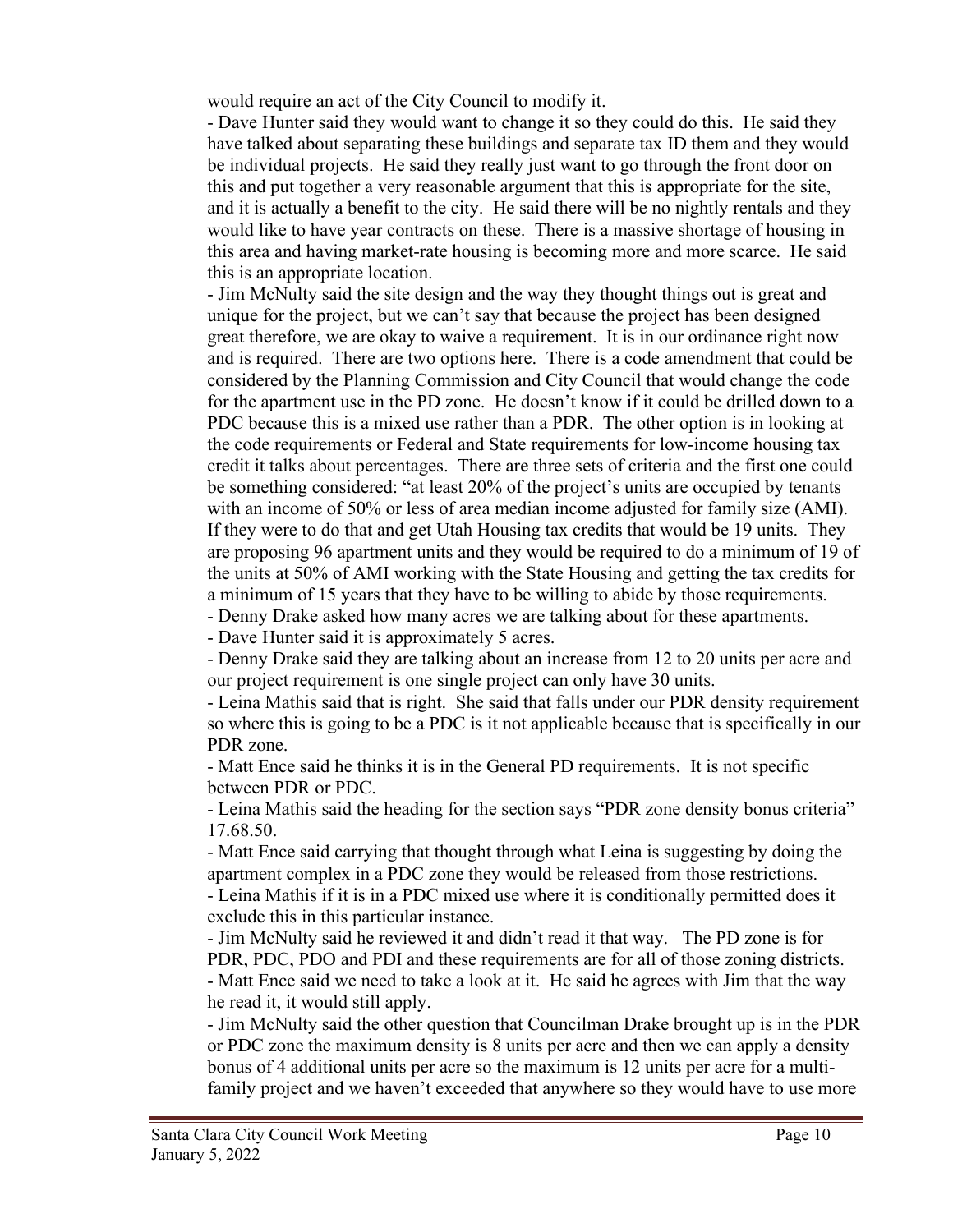acreage to get the 96 units if it is only 5 acres.

- Dave Hunter said the conglomeration of the density came from the whole project and not just where the apartments actually sat. That is where they came up with that density.

- Denny Drake said he thought these projects were separate entities and that is not a combination of entities unless they are creating an association to do that with. He asked if it is platted differently.

- Mayor Rosenberg said the platting of it is different than the ownership requirement. The man caves would be single ownership so there is not going to be platting there. The apartments would be established in a subdivision as separate, but the zoning is overlaying the whole entire project under the PD zone. The PD zone is going to establish that density that can happen and the subdivision is just a mechanical way that you are going to get to achieve those specific uses in there because you have different uses.

- Denny Drake said the densities don't change according to our zone. The maximum density even with getting the density bonus designation is still 12 units per acre. There isn't any exception for 30 even if we go to a higher density.

- Mayor Rosenberg said it stays under 12 if you look at it as a whole.

- Matt Ence said the purpose of the development agreement would be so that all of those disparate uses could be addressed together in the development agreement. As far as what the density looks like and how it is calculated he hasn't seen enough information to comment on that but that would be the way to address that is in the development agreement.

- Jim McNulty said the man caves were going to be sold to buyers. The apartments would be single ownership owned by Dave Hunter's group. He said there are four different parts to this project. The commercial market is hot right now and pickle ball is hot right now and housing is hot right now no matter what type of housing. He asked if they are trying to build the apartment project first. Are they going to do multiple phases?

- Dave Hunter said the only thing that is going to go as fast as the market will absorb is the man caves. Their plan is to start with about 12 and everything else will be built concurrently.

- Jim McNulty said he thinks that would be covered with our development agreement.

- Ben Shakespeare said there are ways in the code to get around. He said he loves the layout for the location, for the proximity to the grocery and all of that. He said he is not a huge fan of limiting the units to 30. Housing is changing dramatically and there is a giant need for this, and this actually works. We need to look under the PDC because that is ultimately what it is going to be.

- Dave Hunter said they don't go into cities and try to stick square pegs into holes and doing things that don't make sense for the city or the location. It seems like this project and where it sits in the city and what it can do for the city and the need it can fill, they wouldn't be fighting so hard. They think it is an appropriate project for that area. He said he is speaking personally, and he thinks the apartments are a very needed thing in Santa Clara City.

- Denny Drake asked if they were in a residential area would they appreciate the density sitting next to them. He said in his mind what we are doing is changing the complexion of Santa Clara and taking it from a residential community into a dense or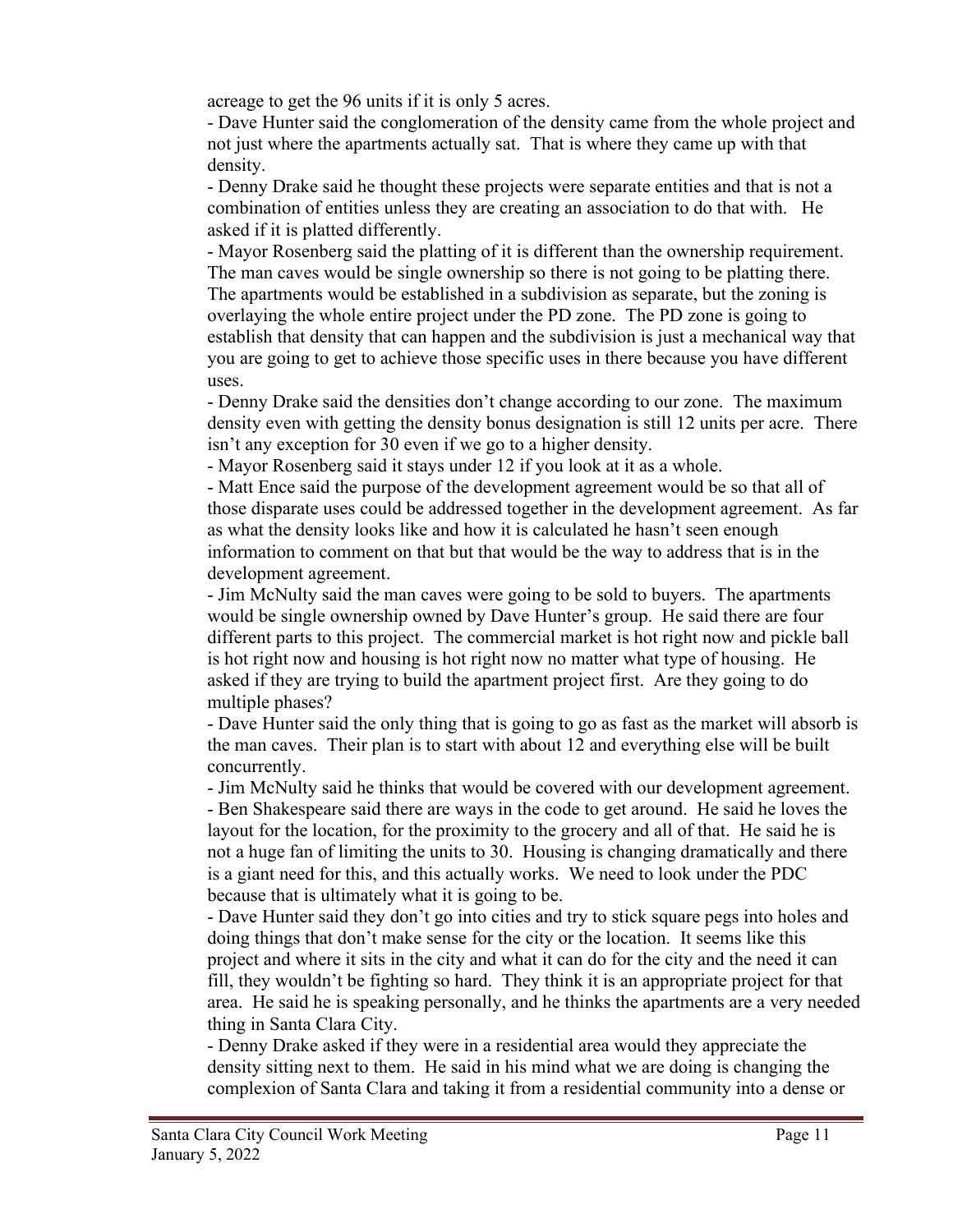more transient community by creating nothing but townhomes and apartments. He said that is where Dave Hunter and he differ in what is appropriate for the area.

- Dave Hunter said for 30 years Santa Clara has enjoyed a community with singlefamily houses but now that next generation is coming along and unless these types of projects happen kids will not be able to live next to families.

- Jim McNulty said he thinks that is understood. The city has gone to great lengths to change the housing and what is allowed in the city the last several years. We have lots that are less than 10,000 sq ft and we are looking at lots that are smaller than that. We have a lot of townhomes, and we have another apartment community we are working with which will be affordable housing, but we do have a variety of housing types and styles for different points of life. We do need to create some affordable housing. His question is, "Would it really be tough to take 19 units and rent them at 50% of median rather than going on market rate?" and if not, we can proceed with a code amendment. He said we also allow for accessory dwelling units and IADU's as per State code. We are on par and trying to do the right thing.

- Ben Shakespeare said from a Council's standpoint we have talked about the application going to the State and there is a limited amount of funds so if the applicant decided to go that route and the Council did approve the applicant has the right to go and apply and if they don't get approved where do we stand on that.

- Mayor Rosenberg said the ordinance says that you have to have the affordable component in accordance with the standards, but it doesn't necessarily have to be a tax credit approved project it just has to meet the housing standards that they use for the project.

- Matt Ence said it does say it has to be approved for the credits prior to construction unless they have some kind of a tax credit that they can approve that is the way the ordinance is currently written.

- Jim McNulty said when we made this ordinance we provided for a little flexibility because we talked about the Federal tax credit, State or local affordable housing credits or criteria and is approved for credit prior to construction.

- Mayor Rosenberg said that is the key "or criteria".

- Matt Ence said it goes on to say: "and is approved for such credits". It could be a local program. We would have to create a local program and offer some kind of a tax credit under the current ordinance.

- Denny Drake said even then it only changes the density to 12 units per acre.

- Leina Mathis said that is a PDR limitation. If you read the ordinance, up a little further, when it is a PDC component it is 12 units per acre. It doesn't require the density. She said she thinks the PDR provision isn't applicable. She said it isn't applicable because it is a PDC with mixed use.

- Jim McNulty said if we are looking at the overall and doing it that way, we also will have to consider the 28-man caves because they are going to have units as well.

- Denny Drake said one of the biggest issues we have facing us right now is water and if we continue to increase the densities, we are going to increase the water usage and the water usage is something that is very critical right now.

- Mayor Rosenberg said your usage is not going to be that much higher. The water consumption for this project if you developed it as single-family residential is probably not that much different.

- Dave Hunter said in the development agreement they are going to use best in class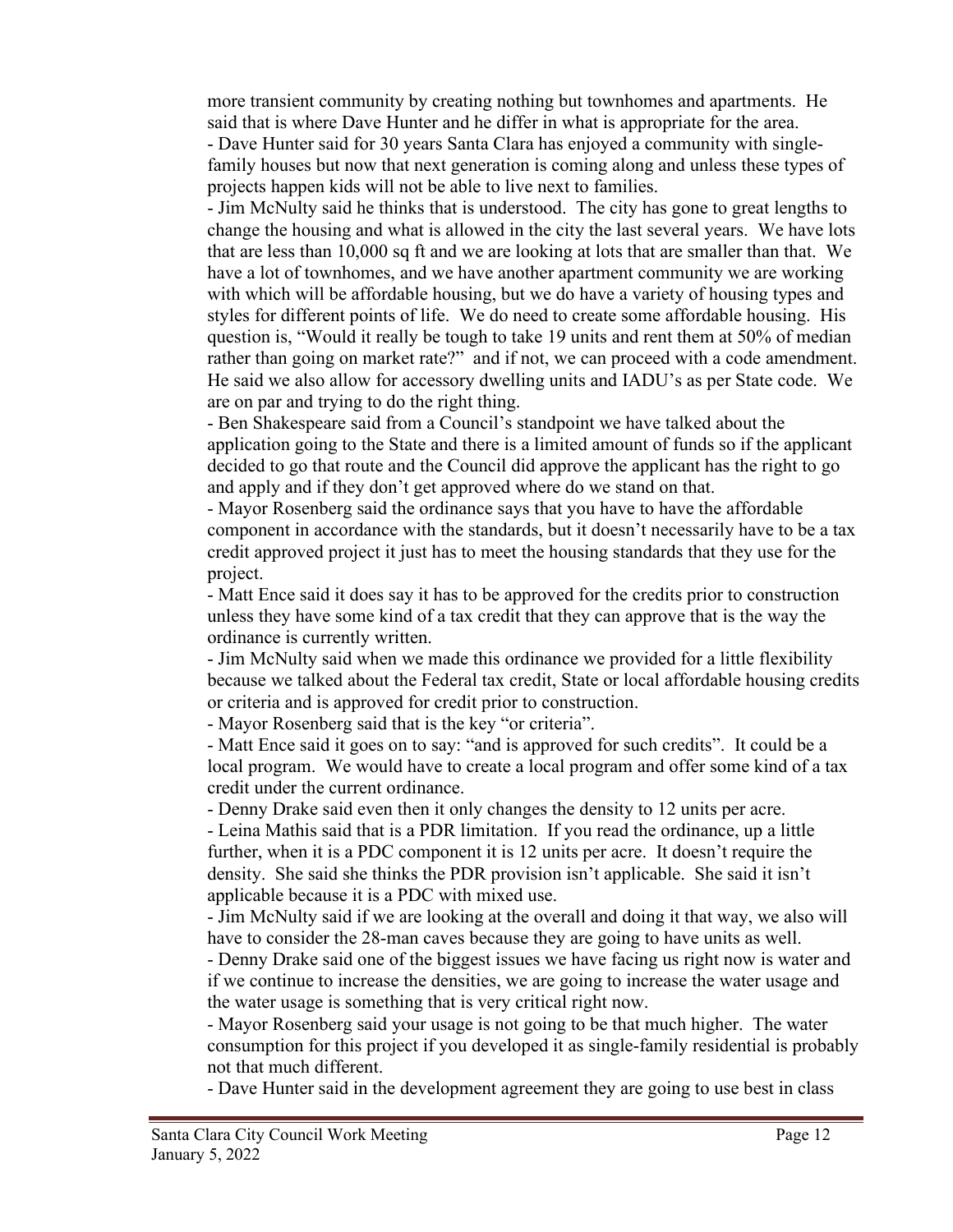water resource management in landscaping and everything else.

- Mayor Rosenberg said there is secondary available up there and there are some options on the water side. There is not that much outside turf on this project.

- Dave Hunter said they would work closely with their landscape architect and the city and want to do this as xeriscape as they possibly can. They know how important the water issue is with the City.

- Mayor Rosenberg said it sounds like the City Council and Staff need to talk about the 30-unit requirements apply or not. That may be the next step. We will get a finding put together and get that to Dave and take the conversation forward from there. - Dave Hunter said if the site plan they are presenting is appealing to the Council they would like to know because they will do what they need to get this done if there is interest and if Council thinks this could be an asset to Santa Clara.

- Ben Shakespeare said he likes it a lot.

- Leina Mathis said she likes it a lot.

- Christa Hinton said she likes it.

- Denny Drake said he likes the concept plan but the detail he is not sure.

- Jarett Waite said he likes it overall. He said that Ben Shakespeare had brought up that there may be another exception for energy consumption and savings and different materials and that is something we can look at as another caveat to allow them to go above 30 units if it is really energy efficient.

- Dave Hunter said they want to use those methods and techniques to make it as energy efficient as possible.

- Mayor Rosenberg said the city will go to work on looking at the language in the ordinance and come up with a finding and get that to Dave as quick as we can. - Dave Hunter thanked the Mayor and the City Council.

## 6. **Council and City Manager Assignments**.

- Mayor Rosenberg said we need to go through the list and make some assignments. There are some meetings coming up. He said the mayor assignments are pretty well fixed. He said we have sometimes rotated the City Department liaisons around. He talked about Ben Shakespeare's assignments. He told Ben that he would appreciate him staying on the Flood Control Authority and he is the Vice Chair right now. He asked him about staying on the Healthy Dixie Council. They have a meeting tomorrow night and a luncheon tomorrow.

- Ben Shakespeare said he would stay on the Flood Control Authority Board, and he thinks he can make the meeting and luncheon tomorrow for Healthy Dixie. He said he will continue with the Princess Pageant also.

- Mayor Rosenberg said that Jarett Waite has been the Mayor Pro Tem. The Mayor Pro Tem is something Council has to enact and there probably needs to be an agenda item for it.

- Jarett Waite said he has enjoyed it.

- Mayor Rosenberg said Jarett will probably stick around so next time when we have it on the agenda somebody will make a motion unless somebody else wants it then to make a motion that way. Jarett is also with the Public Services department, so he works closely with Dustin Mouritsen and Gary Hall. He also is on the CEC Board and is the Chair. We will also keep Jarett on the social media for the city. He is also on the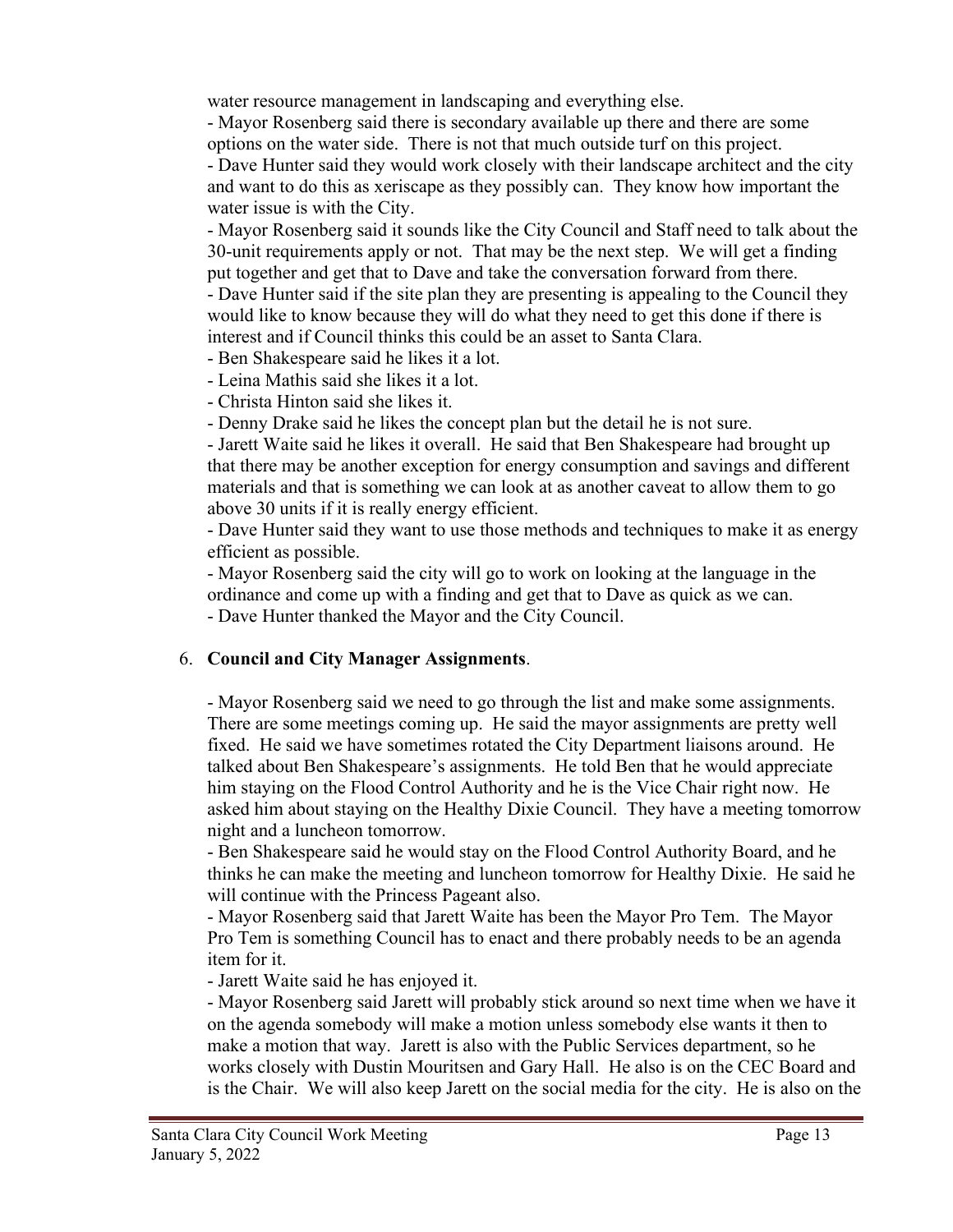Mosquito Abatement Board and the Economic Development Committee. He asked Christa Hinton if that is something she might be interested in.

- Christa Hinton said she would be interested in Economic Development.

- Mayor Rosenberg said we will move Economic Development to Christa. He said Denny Drake is the City Parks liaison. He is on the Snow Canyon Joint Management Board. He is also on the Swiss Days Committee.

- Denny Drake said he will keep Swiss Days and the Snow Canyon Joint Management. He also has the Solid Waste Board by resolution.

- Mayor Rosenberg said that Leina Mathis is the City Admin liaison and is with the City Heritage Commission.

- Leina Mathis said that she and Wendell Gubler swapped last year so she actually has the Planning Commission and Wendell had the City Admin. She will still be with the Heritage Commission and be the County Fair representative and the Sand Hollow Aquatics Center Board and the Christmas Program and LPC with Brock.

- Mayor Rosenberg said the City Admin liaison would fall to Christa. He said that Brock has the LPC, and the City Managers' Association and he is on the EC. He won't change those assignments. That leaves the Washington County Air Quality Board and the Historical Society Museum liaison. He asked Christa if she is okay with those assignments. He said that he and Leina have been attending the Housing Affordability Board meetings. He doesn't mind sitting in on that one and any Council member can. He said he would love to have a Council member assigned to the Chapel Street Garden.

- Jarett Waite said he is interested in it.

- Mayor Rosenberg said that Jarett Waite is the new City Garden Board member. He is also the city fiber expert. He said that Gary Hall is the UAMPS representative, and Dustin Mouritsen is serving on the MPO TAC and the Water District TAC. He said he will have Brock make all the changes and we will bring it back for formal approval next Wednesday at the City Council Meeting.

## **3. Staff Reports:**

## Chris Shelley

- She said she left a note for the Mayor and City Council concerning the online training. Everyone needs to do the training yearly and after it is done you can print out a certificate. - Mayor Rosenberg said that some of the committees the Council is on will do the training as part of their session. The training can be done at League of Cities and Towns as well.

## Brock Jacobsen

- Local Officials Day is Jan. 19 at the Legislature. He said he will arrange travel for anyone who wants to go. The meeting starts at 11 a.m. and there will be a luncheon.

- On Tuesday the Utopia Fiber people are coming to do "hut" locations at Circle Drive Fire Station and at Gubler Park where they will have their hubs.

- Jarett Waite said they will approve the bonding on Jan. 10 for the fiber. They countersigned our agreement, and they are going to have a special meeting for the bond to approve the parameters resolution.

- Brock Jacobsen said we will start with the parameters resolution and then it will go out to bid. Zion's Bank is our representative and they will review it and make sure everything is